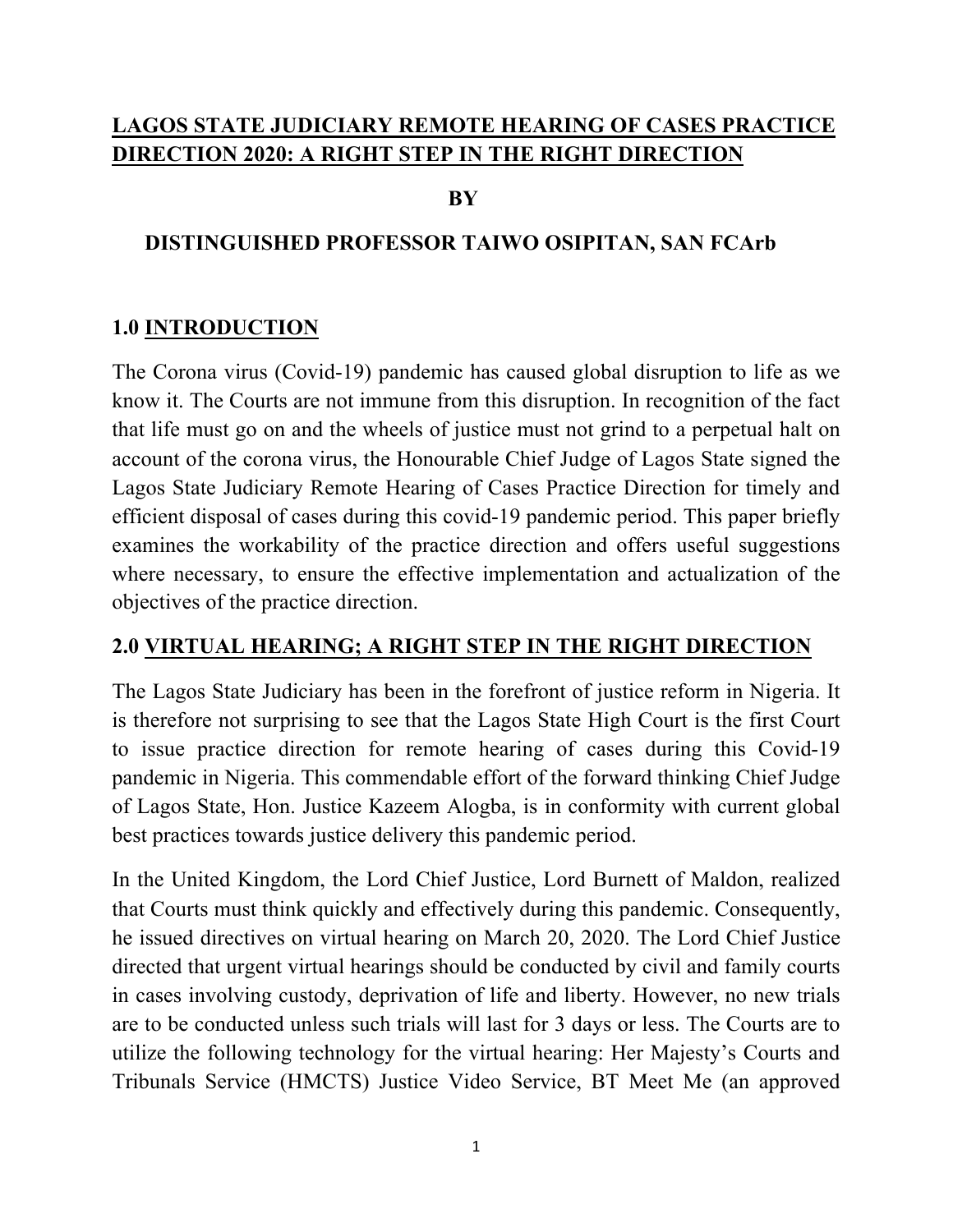audio conferencing system) and Skype for Business to be used by Judges on their HMCTS issued laptops.

Similarly, the Supreme Court of India directed that urgent matters involving life, liberty and family law be conducted virtually with the consent of the parties. This directive has however been met with resistance from the Bar Council of India (BCI). The Chairman of the Bar Council, Manan Kumar Mishar, in conveying the Bar's disapproval stated that virtual hearings are impracticable because most lawyers are unaware of the technology and its nuances. Also, there is an absence of proper infrastructure and technical education for the successful introduction of virtual hearings in India. Despite the protestations of the BCI, the Indian Courts have continued to entertain and determine matters through virtual hearings.

An undeniable fact is that Covid-19 pandemic has caused a major disruption in every sphere of our lives including justice delivery. Lagos State, being the centre of excellence that it is, has therefore risen to the occasion by setting the pace in this regard. The gains and challenges of the remote hearing practice direction 2020 are examined below.

# **3.0 MATTERS ARISING**

The remote hearing practice direction 2020 contains very useful provisions. However, laudable as the practice direction is, its implementation will not be without some challenges. The following are some observations emanating from the said practice direction which need to be adequately addressed in order to actualize the objectives of the Lagos State Judiciary for the remote hearings:

## **I.** *Scope of the Practice Direction*

The scope of the practice direction is limited to urgent cases of time-bound interlocutory applications such as bail applications, fundamental human right matters where the applicant is in custody, adoption of addresses, rulings and judgments or any other matter as the Chief Judge may approve.

As aforementioned, this in itself is a huge step forward for the Lagos State Judiciary. However, there is a need to widen the scope of the practice direction to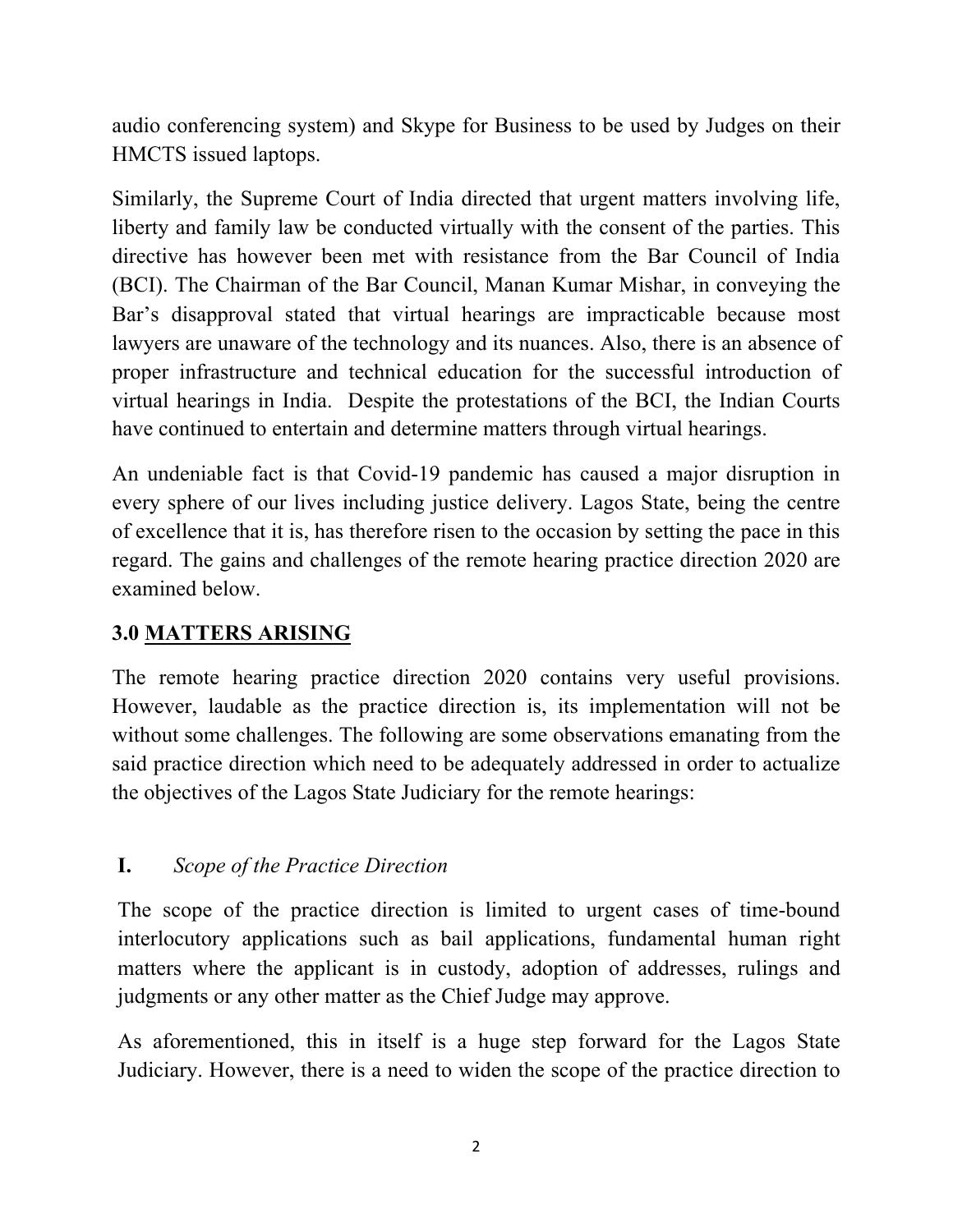new cases as well as all pending cases that are urgent with the objective of migrating from the physical court room hearing to virtual hearing.

### **II.** *Public Hearing*

The hallmark of the adversary trial process is that justice must not only be done, it must be seen to be done. Section 274 of the Constitution provides that the Chief Judge of a State may make rules for regulating the practice and procedure of the High Court of the State. Notwithstanding the Chief Judge's power, such remote hearings must however be open to the public. Section 36 (3) and (4) of the 1999 Constitution provides as follows:

*''(3)The proceedings of a court or the proceedings of any tribunal relating to the matters mentioned in subsection (1) of this section (including the announcement of the decision of the court or tribunal) shall be held in public.*

 *(4)Whenever any person is charged with a criminal offence, he shall, unless the charge is withdrawn, be entitled to a fair hearing in public within a reasonable time by a court or tribunal:*

### *Provided that-*

- *(a)a court or such a tribunal may exclude from its proceedings persons other than the parties thereto or their legal practitioners in the interest of defence, public safety, public order, public morality, the welfare of persons who have not attained the age of eighteen years, the protection of the private lives of the parties or to such extent as it may consider necessary by reason of special circumstances in which publicity would be contrary to the interests of justice;*
- *(b)if in any proceedings before a court or such a tribunal, a Minister of the Government of the Federation or a Commissioner of the Government of a State satisfies the court or tribunal that it would not be in the public interest for any matter to be publicly disclosed, the court or tribunal shall make arrangements for evidence relating to that*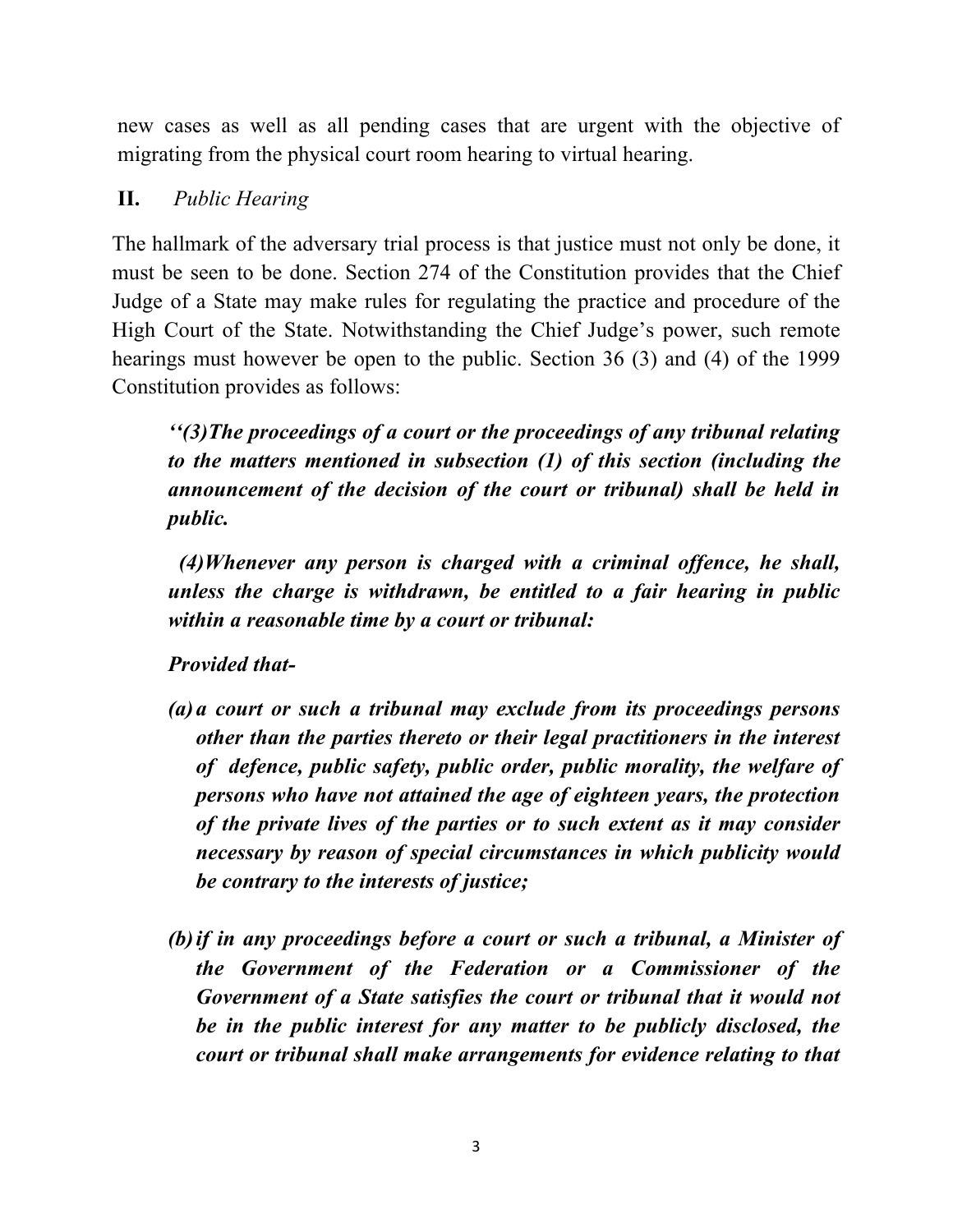### *matter to be heard in private and shall take such other action as may be necessary or expedient to prevent the disclosure of the matter.''*

Paragraphs 19 and 20 of the Practice Direction which deal with conduct of proceedings fail to provide for accessibility of the members of the public to proceedings of the Court in line with the above provisions of the Constitution. It is therefore necessary for the virtual proceedings of the Court to be made accessible to the public via streaming platforms and electronic links such that any interested member of the public is given the opportunity of viewing the proceedings. Public hearing is not synonymous with being physically present in the court room. It extends to the ability of members of the public to view the proceedings from any location in the world. The opportunity availed members of the public to view court proceedings from any location vide electronic links and streaming of court proceedings satisfies the requirement of public hearing guaranteed by the 1999 Constitution. As a corollary, it is important for the weekly cause list to be published on the website with sufficient information as to time of hearing and mode of streaming. It is envisaged that there will be technical and infrastructural challenges which may result in the proceedings being aborted, however, these are potential teething problems that can be gradually addressed.

### **III.** *Demeanour of Witnesses*

It has long been settled by a host of cases that one of the essential duties of a trial Judge is the observation of the demeanour of witnesses. The court is entitled to draw inference from the demeanour of witnesses. See the cases of UTC NIG PLC v ALHAJI ABDUL WAHAB LAWAL (2013) LPELR 23003 (SC) and NGORKA v A-G IMO STATE (2014) LPELR-22532 (CA). As earlier mentioned, trials are not expressly stated as being within the contemplation of the practice direction however the Chief Judge may choose to extend the scope of the practice direction to cover trials. The trial Judge may observe the demeanour of a witness from the screen as to determine whether or not such a witness is a witness of truth. It is however suggested that hearings should compulsorily be conducted by a combination of audio and video. This is to prevent a situation where the hearing will be deliberately compromised by the witness. Exhibits to be admitted during trial should be agreed upon and documents to which objection is taken should be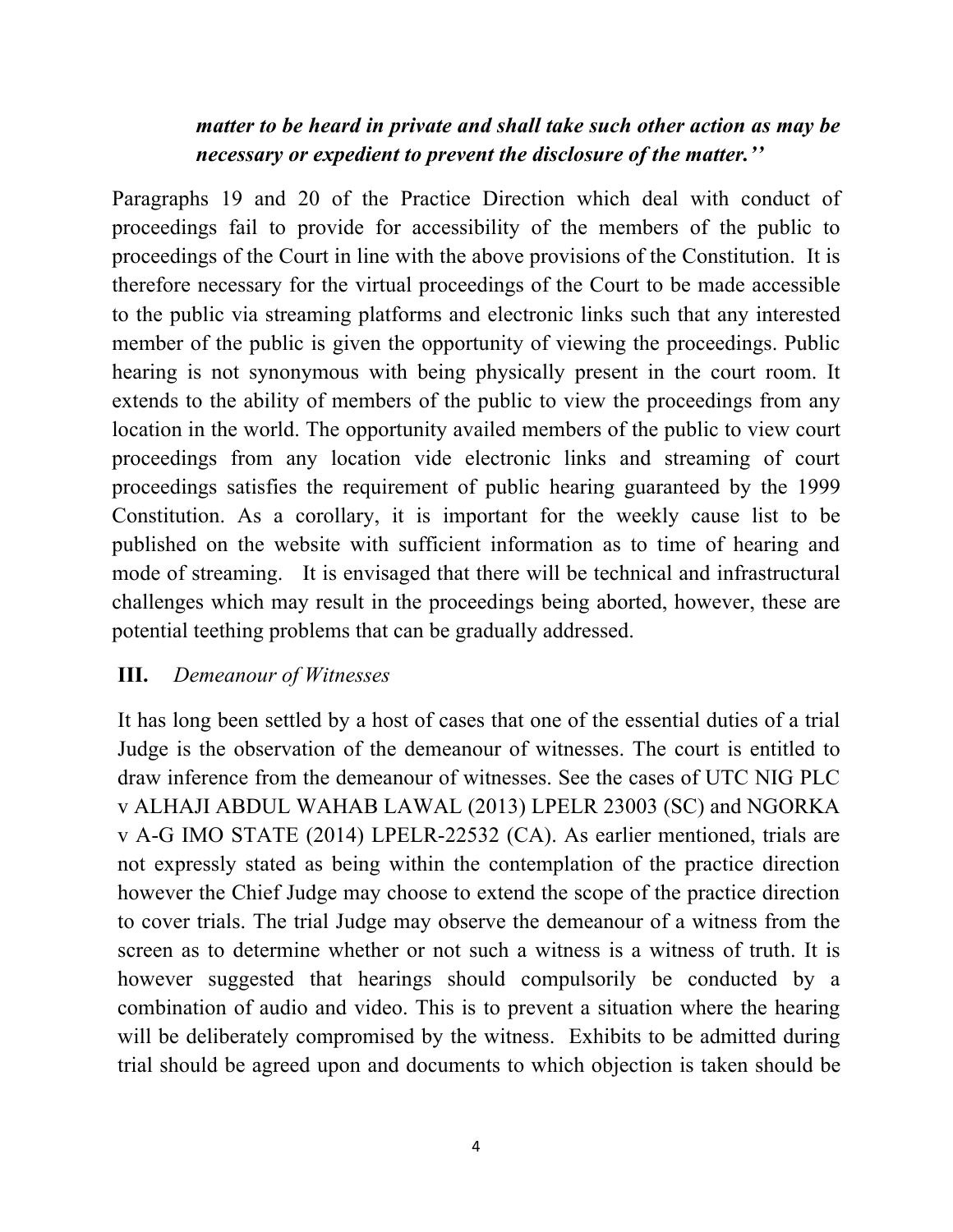admitted in evidence subject to the right of the parties to canvass arguments on their admissibility in their written addresses.

### **IV.** *Proof of Service*

The Practice Direction makes provision for electronic service of processes in Paragraphs 10, 11, 12 and 13 through email, whatsapp or as otherwise directed by the Court. Pre-Covid 19, the Court of Appeal of Nigeria adopted the practice of electronic service of hearing notices. Needless to say several appeals have been heard and determined on account of hearing notices that were purportedly sent but not received by the recipient. It is not uncommon for electronic messages to end up in the recipient's spam or junk mail. The electronic mails may even be returned as having failed to deliver. Paragraphs 10 - 13 are an oversimplification of the issue of service which is intricately tied to the right to fair hearing. The practice direction is skewed in favour of the sender of the document without taking into consideration that the document may not have been received. Paragraph 13 further states that time shall begin to run from the date the process was sent and not when it was received which is contrary to the High Court rules and convention in Nigerian legal practice.

A way out of this predicament is to invoke the presumption as to telegraphic and electronic messages as provided for in Section 153 (1) and (2) of the Evidence Act, 2011 read along with Section 145 of the Evidence Act, 2011. The said provisions are reproduced for ease of reference:

*145 (1) Whenever it is provided by this Act that the court may presume a fact, it may either regard such fact as proved unless and until it is disproved; or may call for proof of it.*

*(2) Whenever it is directed by this Act that the court shall presume a fact, it shall regard such fact as proved unless and until it is disproved.* 

*(3) When one fact is declared by this Act to be conclusive proof of another, the court shall on proof of the one fact, regard the other as proved and shall not allow evidence to be given for the purpose of disproving it.* 

*153 (1)The court may presume that a message forwarded from a telegraph office to the person to whom such message purports to be addressed corresponds with*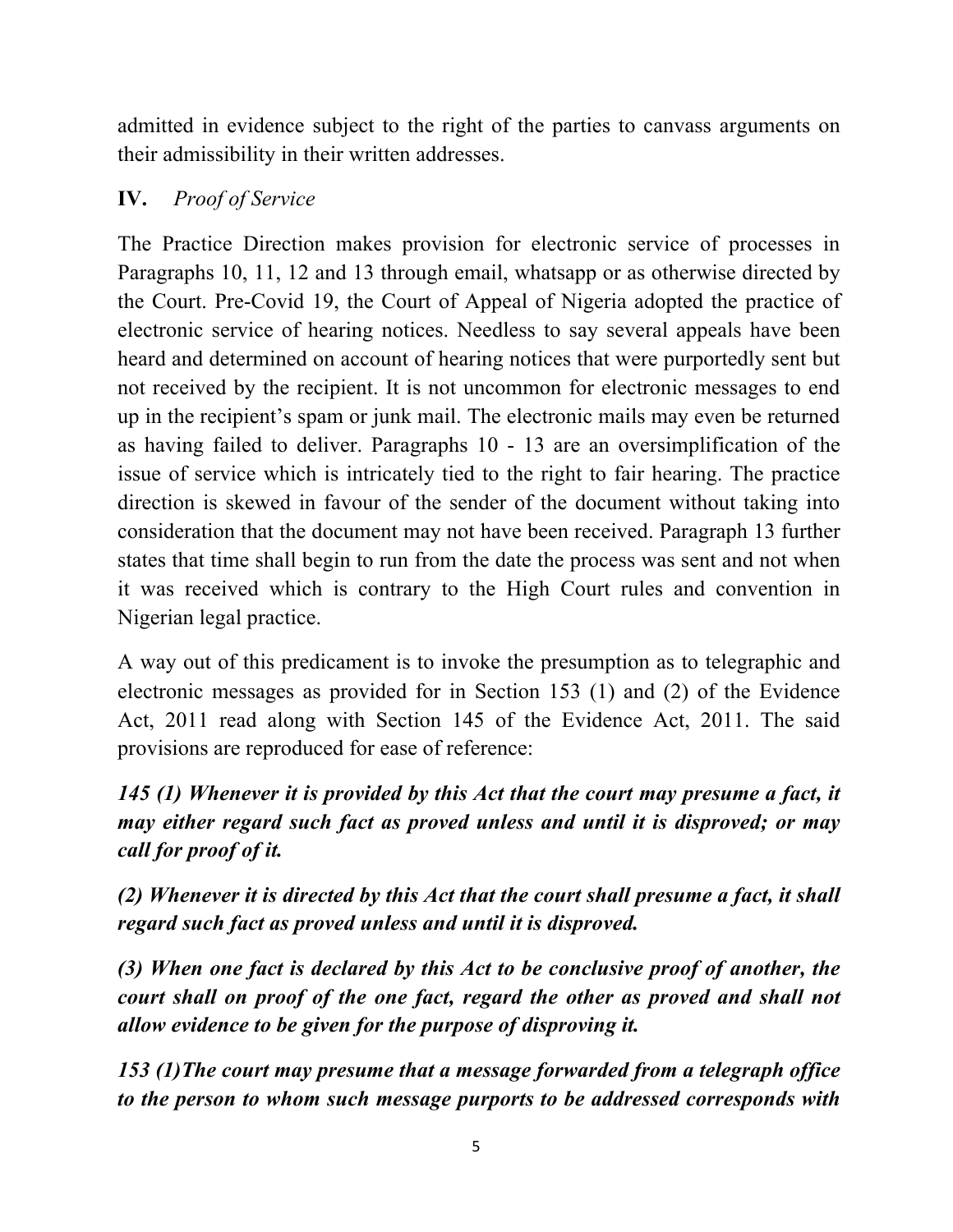*a message delivered for transmission at the office from which the message purports to be sent; but the court shall not make any presumption as to the person by whom such message was delivered for transmission.*

*(2) The court may presume that an electronic message forwarded by the originator through an electronic mail server to the addressee to whom the message purports to be addressed corresponds with the message as fed into his computer for transmission; but the court shall not make any presumption as to the person to whom such message was sent.* 

A combined reading of Section 145 and  $153(1) \& (2)$  of the Evidence Act, 2011 can be utilized to create a rebuttable presumption of fact that the electronic message/court documents were received on the day it was sent. The effect of this rebuttable presumption is that it places the burden of proof on non-service/nonreceipt of the electronic messages on the intended recipient of the electronic message. The practice direction should be redrafted to incorporate this presumption.

### **V.** *Consent of the Parties*

Paragraphs 15 and 17 of the practice direction on voluntary participation in the remote hearing and consent of all parties on record before ordering a remote hearing are likely to serve as obstacles to the smooth implementation of the practice direction. It is unlikely that a Defendant will consent to participate in such a proceeding especially where (s)he has secured an advantage. This requirement of consent and voluntariness may need to be revisited. The Chief Judge may wish to explore the possibility of revising the practice direction to empower the Judge to compel the attendance of all parties where the matter is deemed urgent.

## **VI.** *Technical Facilities*

Paragraph 17 of the Practice Direction states that the Registry shall liaise with Counsel on record to ensure that suitable facilities are available. What exactly amounts to suitable facilities is undefined. Whose duty is it to provide the suitable facilities? An accused person being remanded at the Ikoyi Prisons is unlikely to have suitable facilities to appear at a remote hearing for his bail application. An unwilling defendant may choose not to engage in litigation that may result in him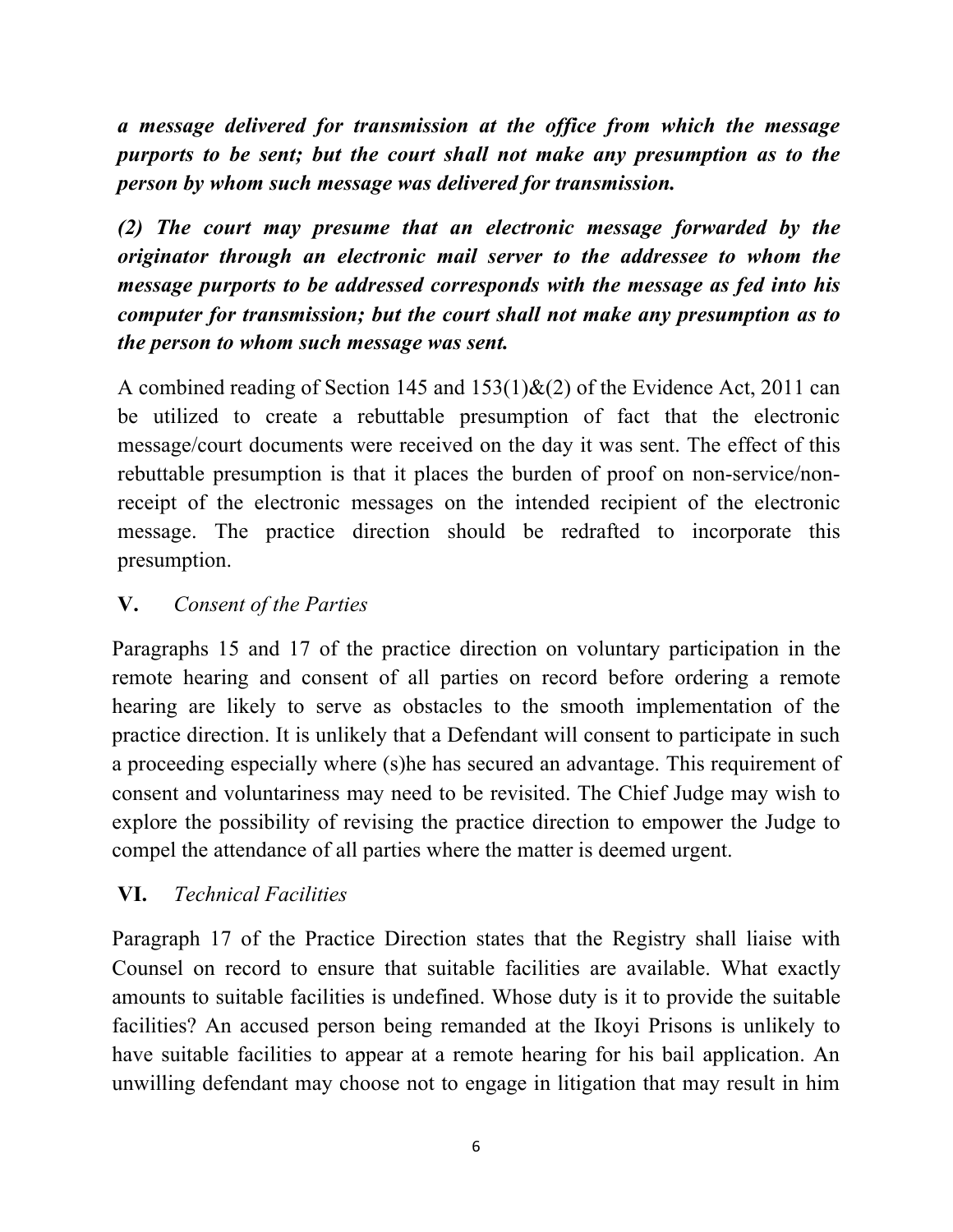losing his advantage by stating not to have facilities for the virtual hearing. What happens in this scenario? Does the accused possess the requisite knowledge to operate the technology?

A likely solution may be for the Nigerian Bar Association (N.B.A) to ensure that all its branches in Lagos State have the facilities for a virtual hearing. Lawyers who do not have facilities for virtual hearing can proceed to their branch N.B.A offices to conduct their hearings. Senior members of the profession may also be encouraged to make their facilities available to younger members who are unable to acquire the facilities.

# **VII.** *Virtual/Remote Hearing Judges*

Are all Judges going to be mandated to carry out virtual hearings or is the Chief Judge going to select/designate Judges for these hearings? Will these Judges work from Home or work from the Court House? If all the Judges are designated as remote hearing Judges and all work from the Court House, it will be difficult for all the proceedings to hold simultaneously regard being had to the bandwidth requirements of the Court House internet. These may lead to poor audio or video quality. There are also obvious challenges with the Court File which is supposed to guide the Judge in the proceedings. How do parties verify the content of the Court file? It is suggested that the contents of the Court's file should be uploaded before the hearing for all parties to be clear on the contents of the file. The transcript of the proceedings should also be sent to the parties within a day of the proceedings.

## **VIII.** *Cost of Implementation and Maintenance*

Technological innovation and advancement come at a cost. The High Court will need to acquire high end technological facilities and recruit personnel for the maintenance of these facilities. The Court may also need to support the various branches of the Nigerian Bar Association in their drive to acquire facilities for virtual hearings.

## **4.0 CONCLUSION**

Undoubtedly, the Remote Hearing Practice Direction 2020 is a step in the right direction as it provides a platform for the gradual implementation of virtual/remote court proceedings. The gains of the practice direction have been examined,